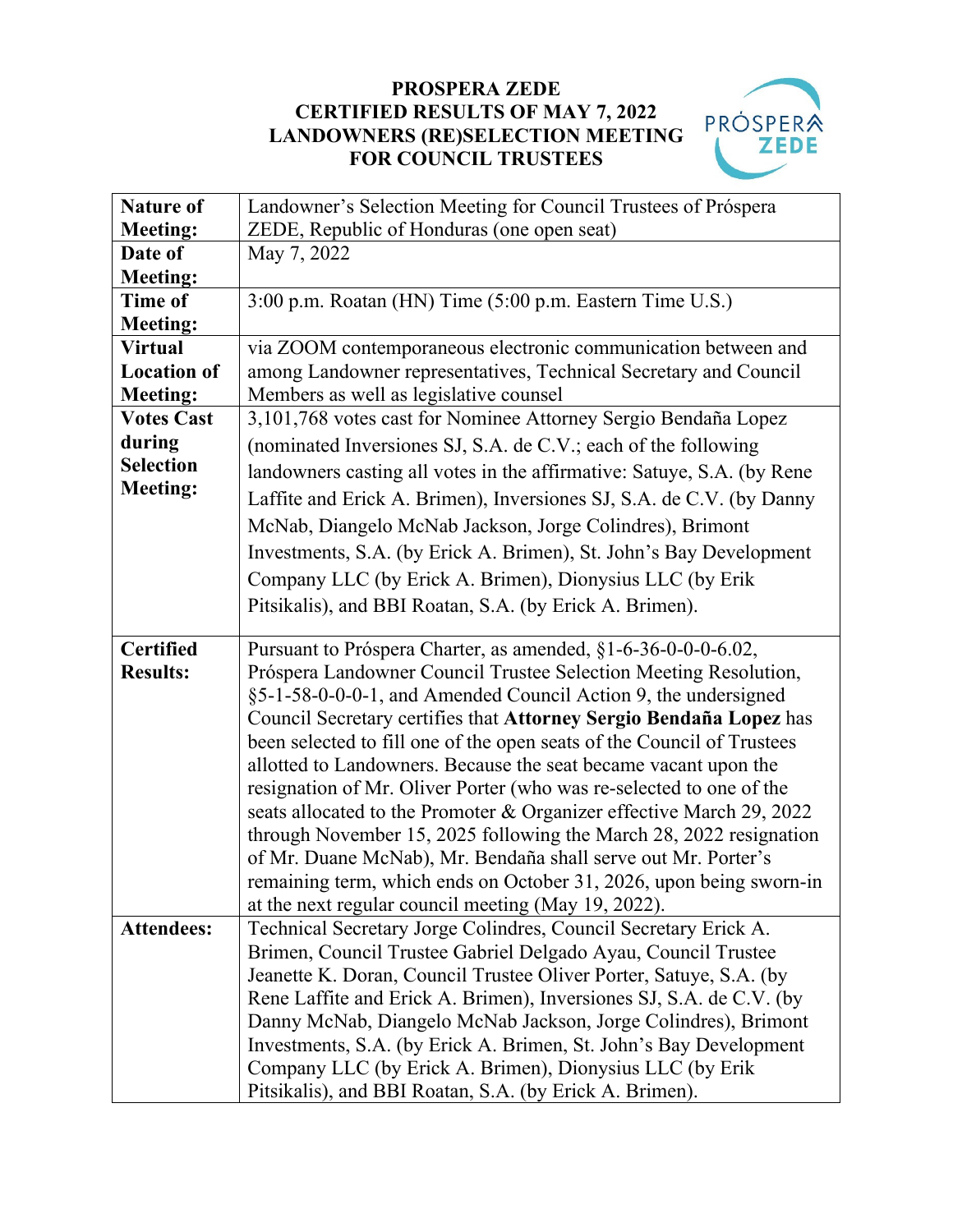It is so certified and caused to be published at<https://pzgps.hn/> this 7th day of May, 2022, the truth of which I affirm under civil penalties for fraud pursuant to Resolution §5-2-93-0-0-0-1.

Erick A. Brimen (May 7, 2022 17:08 MDT) Erick A. Brimen

Erick A. Brimen Council Secretary Próspera ZEDE

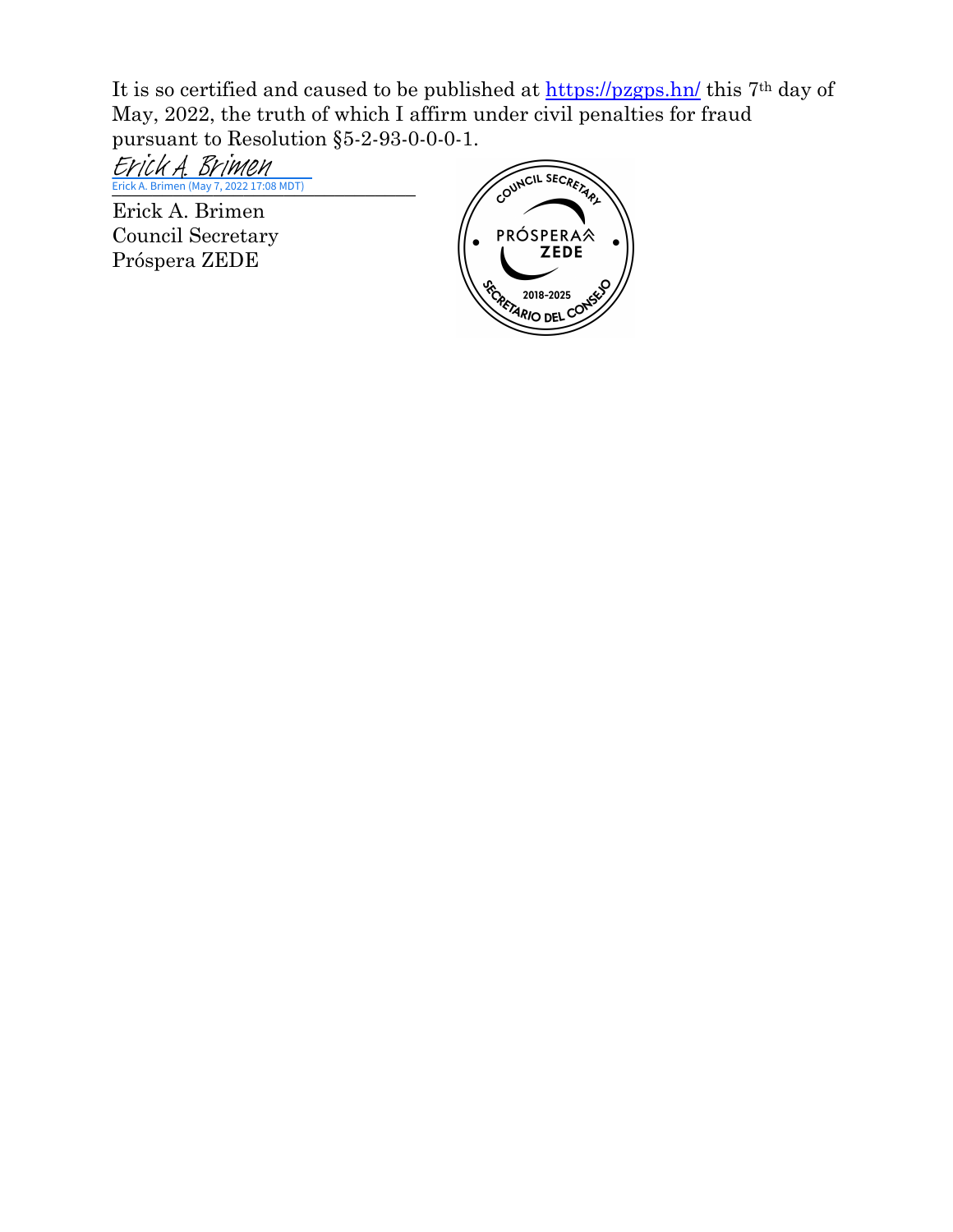## **PROSPERA ZEDE RESULTADOS CERTIFICADOS DEL 7 DE MAYO DE 2022 REUNIÓN DE (RE)SELECCIÓN DE PROPIETARIOS PARA LOS ADMINISTRADORES DEL CONSEJO**



| <b>Naturaleza</b>  | Reunión de selección de propietarios para los administradores del Consejo    |
|--------------------|------------------------------------------------------------------------------|
| de la              | de Próspera ZEDE, República de Honduras (un puesto vacante)                  |
| reunión:           |                                                                              |
| Fecha de la        | 7 de mayo de 2022                                                            |
| reunión:           |                                                                              |
| Hora de la         | 3:00 p.m. Hora de Roatán (HN) (5:00 p.m. Hora del Este de EE.UU.)            |
| reunión:           |                                                                              |
| <b>Ubicación</b>   | a través de ZOOM la comunicación electrónica contemporánea entre los         |
| virtual de la      | representantes de los propietarios, el secretario técnico y los miembros del |
| reunión:           | Consejo, así como los asesores legislativos                                  |
| <b>Votos</b>       | 3,101,768 votos emitidos para el Abogado Nominado Sergio Bendaña             |
| emitidos           | Lopez (nominado Inversiones SJ, S.A. de C.V.; cada uno de los siguientes     |
| durante la         | propietarios emitiendo todos los votos en forma afirmativa: Satuye, S.A.     |
| reunión de         |                                                                              |
| selección:         | (por René Laffite y Erick A. Brimen), Inversiones SJ, S.A. de C.V. (por      |
|                    | Danny McNab, Diangelo McNab Jackson, Jorge Colindres), Brimont               |
|                    | Investments, S.A. (por Erick A. Brimen), St. John's Bay Development          |
|                    | Company LLC (por Erick A. Brimen), Dionysius LLC (por Erik                   |
|                    | Pitsikalis), y BBI Roatan, S.A. (por Erick A. Brimen).                       |
|                    |                                                                              |
| <b>Resultados</b>  | De conformidad con los Estatutos de Próspera, en su versión modificada,      |
| certificados:      | §1-6-36-0-0-0-6.02, la Resolución de la Reunión de Selección de              |
|                    | Fideicomisarios del Consejo de Propietarios de Próspera, §5-1-58-0-0-0-1,    |
|                    | y la Acción 9 del Consejo modificada, el Secretario del Consejo abajo        |
|                    | firmante certifica que el abogado Sergio Bendaña López ha sido               |
|                    | seleccionado para ocupar uno de los puestos vacantes del Consejo de          |
|                    | Fideicomisarios asignados a los Propietarios. Debido a que el escaño         |
|                    | quedó vacante tras la renuncia del Sr. Oliver Porter (que fue reelegido para |
|                    | uno de los puestos asignados al Promotor y Organizador con efecto desde      |
|                    | el 29 de marzo de 2022 hasta el 15 de noviembre de 2025 tras la dimisión     |
|                    | del Sr. Duane McNab el 28 de marzo de 2022), el Sr. Bendaña cumplirá el      |
|                    | mandato restante del Sr. Porter, que finaliza el 31 de octubre de 2026, al   |
|                    | prestar juramento en la próxima reunión ordinaria del consejo (19 de mayo    |
|                    | de 2022).                                                                    |
| <b>Asistentes:</b> | Secretario Técnico Jorge Colindres, Secretario del Consejo Erick A.          |
|                    | Brimen, Concejal Gabriel Delgado Ayau, Concejal Jeanette K. Doran,           |
|                    | Concejal Oliver Porter, Satuye, S.A. (por Rene Laffite y Erick A. Brimen),   |
|                    | Inversiones SJ, S.A. de C.V. (por Danny McNab, Diangelo McNab)               |
|                    | Jackson, Jorge Colindres), Brimont Investments, S.A. (por Erick A.           |
|                    | Brimen, St. John's Bay Development Company LLC (por Erick A.                 |
|                    | Brimen), Dionysius LLC (por Erik Pitsikalis), y BBI Roatan, S.A. (por        |
|                    | Erick A. Brimen).                                                            |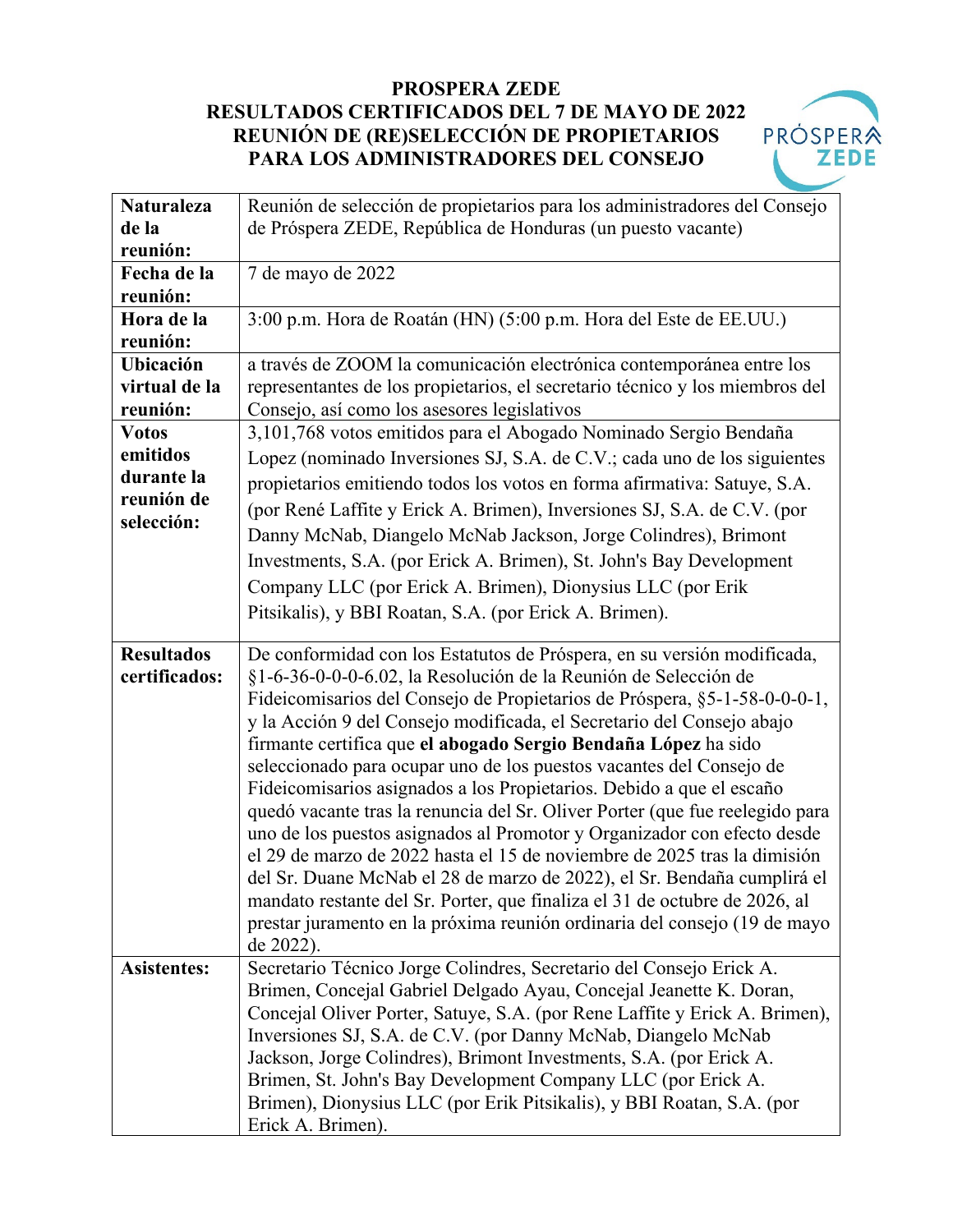Así lo certifica y hace publicar en<https://pzgps.hn/> este 7<sup>th</sup> día de mayo de 2022, cuya veracidad afirmo bajo penas civiles por fraude de acuerdo con la Resolución §5-2-93-0-0-0-1.

Erick A. Brimen (May 7, 2022 17:08 MDT) Erick A. Brimen

Erick A. Brimen Secretario del Consejo Próspera ZEDE